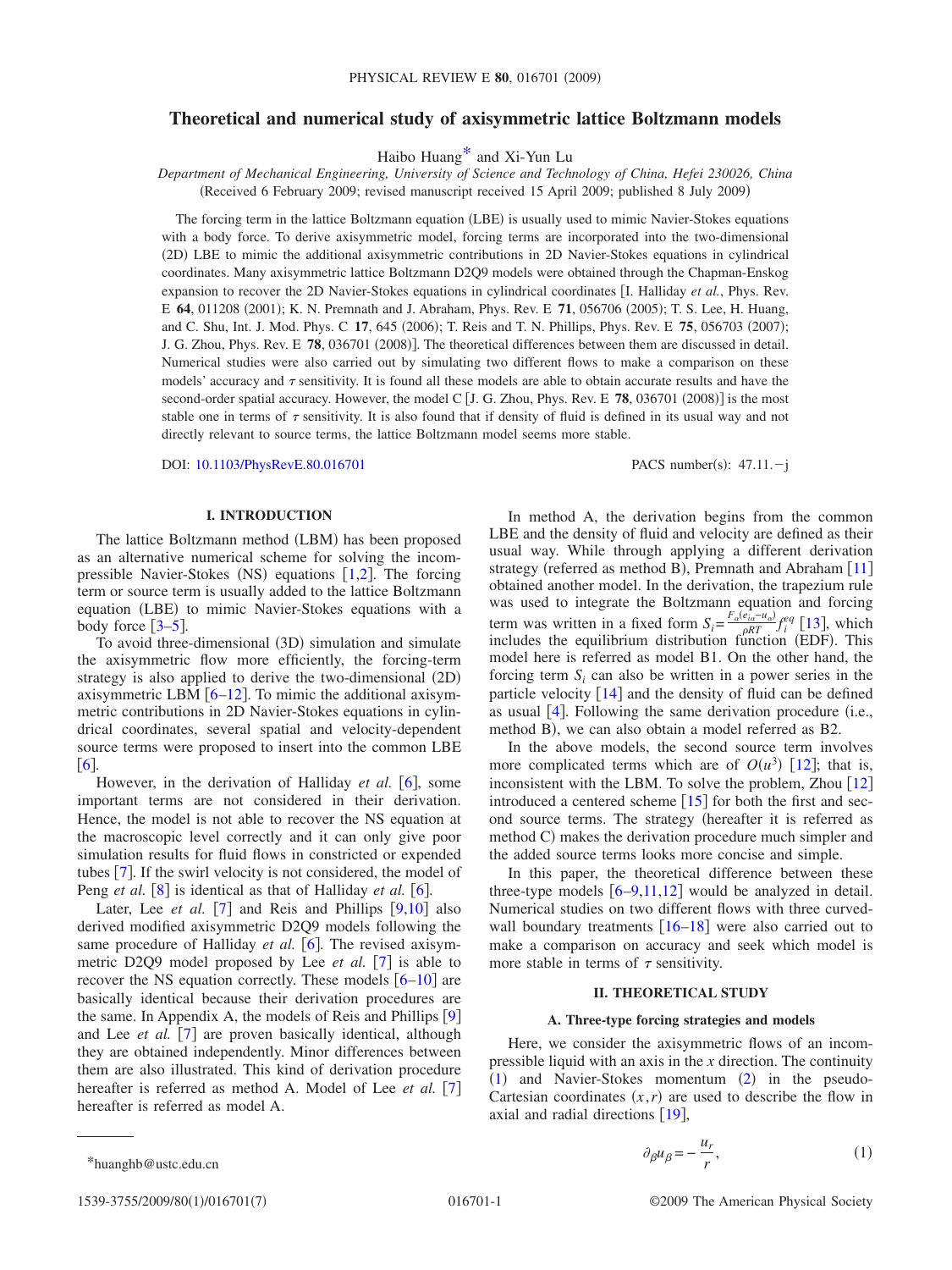$$
\partial_t u_\alpha + \partial_\beta (u_\beta u_\alpha) + \frac{1}{\rho} \partial_\alpha p - \nu \partial_\beta (\partial_\beta u_\alpha)
$$
  
= 
$$
-\frac{u_\alpha u_r}{r} + \frac{\nu}{r} \left( \partial_r u_\alpha - \frac{u_r}{r} \delta_{\alpha r} \right),
$$
 (2)

<span id="page-1-0"></span>where  $u_{\beta}(\beta=x,r)$  is the two components of velocity.  $u_{\alpha}$  is the velocity  $u_x$  or  $u_y$ . It should notice that the LB models considered in this paper are all limited to nonswirling flows. In the following descriptions, the source term  $S_i = S_i^{(1)}$ + $\delta_t S_i^{(2)}$  would be incorporated into the 2D LBE to mimic the

additional axisymmetric contributions in 2D Navier-Stokes equations in cylindrical coordinates.  $S_i^{(1)}$  and  $S_i^{(2)}$  are the first and second source terms, respectively.

For method A, the LBE is in its usual way and a forcing term is added directly on the right-hand side of LBE as

$$
f_i(\mathbf{x} + \mathbf{e}_i \delta_t, t + \delta_t) - f_i(\mathbf{x}, t) = -\frac{f_i - f_i^{eq}}{\tau} + \delta_i S_i(\mathbf{x}, t).
$$
 (3)

<span id="page-1-1"></span>In Eq. ([3](#page-1-1)),  $e_i$ 's are the discrete velocities. For the D2Q9 model, they are given by

$$
[\mathbf{e}_0, \mathbf{e}_1, \mathbf{e}_2, \mathbf{e}_3, \mathbf{e}_4, \mathbf{e}_5, \mathbf{e}_6, \mathbf{e}_7, \mathbf{e}_8] = c \begin{bmatrix} 0 & 1 & 0 & -1 & 0 & 1 & -1 & -1 & 1 \\ 0 & 0 & 1 & 0 & -1 & 1 & 1 & -1 & -1 \end{bmatrix}.
$$

The equilibrium distribution function is defined as

$$
f_i^{eq}(\mathbf{x},t) = \omega_i \rho \left[ 1 + \frac{e_{i\alpha} u_{\alpha}}{c_s^2} + \frac{u_{\alpha} u_{\beta}}{2c_s^2} \left( \frac{e_{i\alpha} e_{i\beta}}{c_s^2} - \delta_{\alpha\beta} \right) \right].
$$
 (4)

For the D2Q9 model,  $\omega_i = 4/9$  (*i*=0),  $\omega_i = 1/9$ , (*i*=1,2,3,4),  $\omega_i = 1/36$ ,  $(i=5,6,7,8)$ ,  $c_s = \frac{c}{\sqrt{3}}$ , where  $c = \frac{\delta_x}{\delta_i}$  is the ratio of lattice spacing  $\delta_x$  and time step  $\delta_t$ .

The macrovariables are defined as

$$
\rho u_{\alpha} = \sum_{i} e_{i\alpha} f_i = \sum_{i} e_{i\alpha} f_i^{eq}, \quad \rho = \sum_{i} f_i = \sum_{i} f_i^{eq}.
$$
 (5)

<span id="page-1-4"></span>Through the Chapman-Enskog expansion, we know  $f_i = f_i^{(0)}$ +  $\delta_t f_i^{(1)} + \delta_t^2 f_i^{(2)}$  and the distribution function  $f_i^{(0)}, f_i^{(1)}, f_i^{(2)}$  is constrained by the following relationships:

$$
\sum_{i=0}^{8} f_i^{(0)} = \frac{p}{c_s^2} = \rho, \quad \sum_{i=0}^{8} e_{i\alpha} f_i^{(0)} = \rho u_{\alpha}, \tag{6}
$$

$$
\sum_{i=0}^{8} f_i^{(k)} = 0, \quad \sum_{i=0}^{8} e_{i\alpha} f_i^{(k)} = 0 \quad \text{(for } k > 0). \tag{7}
$$

<span id="page-1-6"></span>Applying the Chapman-Enskog expansion, to recover NS equations, the constraints for source terms can be obtained (refer to the Appendix A). The expression of  $S_i^{(1)}, S_i^{(2)}$  are derived as  $\lceil 7 \rceil$  $\lceil 7 \rceil$  $\lceil 7 \rceil$ 

$$
S_i^{(1)} = -\omega_i \rho u_r / r,\tag{8}
$$

$$
S_i^{(2)} = \frac{\omega_i}{2r} [\partial_\beta (p \,\delta_{r\beta} + \rho u_\beta u_r)] + 3\omega_i \left[ \frac{\rho \nu}{r} \left( \partial_r u_\beta - \frac{u_r}{r} \delta_{r\beta} \right) e_{i\beta} \right] - \frac{\rho u_\beta u_r}{r} e_{i\beta} \left] - \omega_i (1 - \tau) \partial_\beta (\rho u_r/r) e_{i\beta}.
$$
 (9)

They are basically identical as those in Refs.  $[9,10]$  $[9,10]$  $[9,10]$  $[9,10]$ ; the minor difference is also illustrated in Appendix A.

For method B, the derivation begins from a fixed general format of the source term  $S_i$  [[13](#page-6-11)] and the trapezium rule is used to integrate the Boltzmann equation. If the second-order integration is applied to the collision and source term  $[13]$  $[13]$  $[13]$ , the LBE is

<span id="page-1-2"></span>
$$
f_i(\mathbf{x} + \mathbf{e}_i \delta_t, t + \delta_i) - f_i(\mathbf{x}, t) = \frac{1}{2} [\Omega_i|_{(\mathbf{x}, t)} + \Omega_i|_{(\mathbf{x} + \mathbf{e}_i \delta_t, t + \delta_i)}]
$$
  
+ 
$$
\frac{1}{2} \delta_i [S_i|_{(\mathbf{x}, t)} + S_i|_{(\mathbf{x} + \mathbf{e}_i \delta_t, t + \delta_i)}],
$$
  
(10)

where  $\Omega_i = -\frac{f_i - f_i^{\text{eq}}}{\tau}$ . To make the evolution ([10](#page-1-2)) in an explicit form, a new density distribution function  $\overline{f}_i$  is introduced as  $\lceil 13 \rceil$  $\lceil 13 \rceil$  $\lceil 13 \rceil$ 

$$
\overline{f}_i = f_i - \frac{1}{2}\Omega_i - \frac{1}{2}\delta_i S_i.
$$
\n(11)

<span id="page-1-5"></span>Hence, the evolution equation for  $\overline{f}_i$  is [[13](#page-6-11)]

<span id="page-1-3"></span>
$$
\overline{f}_i(\mathbf{x} + \mathbf{e}_i \delta_t, t + \delta_t) - \overline{f}_i(\mathbf{x}, t) = \overline{\Omega}_i|_{(\mathbf{x}, t)} + \frac{\tau'}{\tau' + 0.5} \delta_t S_i|_{(\mathbf{x}, t)},
$$
\n(12)

where  $\overline{\Omega}_i = -\frac{\overline{f}_i - \overline{f}_i^{eq}}{\tau^2 + 0.5}$  and  $\overline{f}_i^{eq} = f_i^{eq}$ . In this LBE, the kinetic viscosity  $\nu$  is defined as  $\nu = c_s^2 \tau'$  [[13](#page-6-11)] and  $\tau' = \tau - 0.5$ . Notice, there is a coefficient  $\frac{\tau'}{\tau'+0.5} = (1 - \frac{1}{2\tau})$  before the source term  $\delta_t S_i$ . Equation ([12](#page-1-3)) is the *actual* LBE used in our numerical LBM code when we study the model B.

From Eqs. ([5](#page-1-4)) and ([11](#page-1-5)), the momentum of fluid  $\rho u_{\alpha}$  is defined as

$$
\rho u_{\alpha} = \sum_{i} e_{i\alpha} \left( \overline{f}_{i} + \frac{1}{2} \Omega_{i} + \frac{1}{2} \delta_{i} S_{i} \right) = \sum_{i} e_{i\alpha} f_{i}^{eq}.
$$
 (13)

From the above equation and Eq.  $(7)$  $(7)$  $(7)$ , we further obtained

<span id="page-1-7"></span>
$$
\rho u_{\alpha} = \sum_{i} e_{i\alpha} \overline{f}_{i} + \frac{1}{2} \delta_{i} \sum_{i} e_{i\alpha} S_{i} = \rho u_{\alpha}^{*} + \frac{1}{2} \delta_{i} \sum_{i} e_{i\alpha} S_{i}. \quad (14)
$$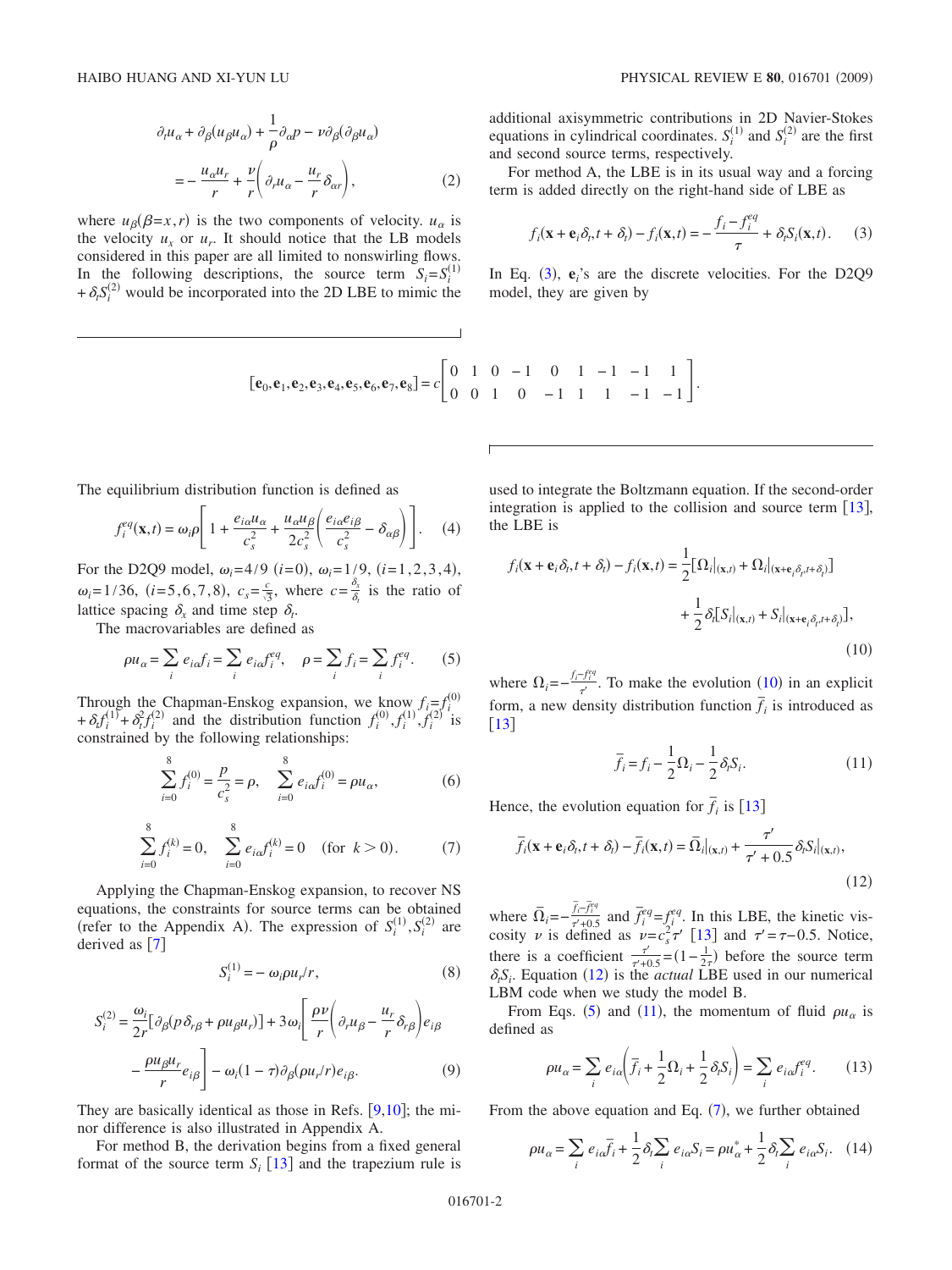Hence, in the method B, the common momentum of fluid  $\rho u_{\alpha}^{*}$  obtained from  $\rho u_{\alpha}^{*} = \sum_{i} e_{i} \overline{f}_{i}$  should be altered as  $\rho u_{\alpha}$  in Eq. ([14](#page-1-7)) and the EDF should be calculated with this altered velocity. At the same time, the density  $\rho$  is defined as

$$
\rho = \sum_{i} \left( \overline{f}_i + \frac{1}{2} \Omega_i + \frac{1}{2} \delta_i S_i \right) = \sum_{i} \overline{f}_i^{\neq q} = \sum_{i} \overline{f}_i + \frac{1}{2} \delta_i \sum_{i} S_i,
$$
\n(15)

which is different from the common formula  $\rho = \sum_i \overline{f_i}$ .

In the derivation of Premnath and Abraham  $[11]$  $[11]$  $[11]$ , the forcing term *S<sub>i</sub>* is written in a fixed form  $S_i = \frac{F_a(e_{ia} - u_a)}{\rho RT} f_i^e$  [[13](#page-6-11)], where  $F_\alpha$  is the function of the body force in NS equations. Through the Chapman-Enskog expansion, to recover the NS equations, Premnath and Abraham  $\lceil 11 \rceil$  $\lceil 11 \rceil$  $\lceil 11 \rceil$  obtained the first and second source terms as

$$
S_i^{(1)} = -\omega_i \rho u_r / r,
$$
  
\n
$$
S_i^{(2)} = \frac{(e_{i\alpha} - u_{\alpha})}{\rho c_s^2} f_i^{eq} \left[ \frac{\nu}{r} \partial_r (\rho u_{\alpha}) - \frac{\rho \nu u_r}{r^2} \delta_{\alpha r} - \frac{\rho u_{\alpha} u_r}{r} \right].
$$
\n(16)

This model is referred as model B1.

On the other hand, deriving an axisymmetric model base on definitions of  $\rho = \sum_i \overline{f_i}$  and  $\rho u_\alpha = \sum_i e_{i\alpha} \overline{f_i} + \frac{1}{2} \delta_i \sum_i e_{i\alpha} S_i$  is also possible  $[4]$  $[4]$  $[4]$ . Here, we derived a model referred as model B2 using this strategy. In our derivation, the forcing term  $S_i$  is written in a power series in the particle velocity  $[14]$  $[14]$  $[14]$ ,

$$
S_i = \omega_i \left\{ A + \frac{e_{i\alpha} B_{\alpha}}{c_s^2} + \frac{C_{\alpha\beta}}{2c_s^2} \left( \frac{e_{i\alpha} e_{i\beta}}{c_s^2} - \delta_{\alpha\beta} \right) \right\},\qquad(17)
$$

<span id="page-2-2"></span>where *A*,  $B_{\alpha}$ , and  $C_{\alpha\beta}$  are functions of the body force in the NS equation. Through the Chapman-Enskog expansion, these functions can be obtained (refer to Appendix B).

For method C, the LBE is written as

$$
f_i(\mathbf{x} + \mathbf{e}_i \delta_t, t + \delta_t) - f_i(\mathbf{x}, t) = -\frac{f_i - f_i^{eq}}{\tau} + \delta_t S_i|_{(\mathbf{x}, t)}.
$$
 (18)

In the derivation, a centered scheme  $[15]$  $[15]$  $[15]$  is applied to the source terms  $S_i|_{(\mathbf{x},t)}$  and it is written as  $S_i|_{(\mathbf{x}+\mathbf{e}_i\delta_i/2,t+\delta_i/2)}$  [[12](#page-6-5)].

Through the Taylor-series expansion, the source term can be written as  $S_i|_{(\mathbf{x}+\mathbf{e}_i\delta_i/2,t+\delta_i/2)} = S_i|_{(\mathbf{x},t)} + \frac{1}{2}\delta_i(\partial_t + e_{i\beta}\partial_\beta)S_i$ . It is noted that, the centered scheme  $[15]$  $[15]$  $[15]$  here does not necessarily mean that the derived model is implicit. Actually, the model is still an explicit one because the term  $\frac{1}{2}\delta_t(\partial_t)$  $+e_{i\beta}\partial_{\beta}S_i$  in the Taylor expansion would be eliminated in the derivation, while only the terms  $S_i^{(1)}|_{(\mathbf{x},t)}$  and  $S_i^{(2)}|_{(\mathbf{x},t)}$  appear finally.

Through the Chapman-Enskog expansion, to recover the NS equations, Zhou  $[12]$  $[12]$  $[12]$  obtained the constraints for first and second source terms as  $\Sigma_i S_i^{(1)} = \frac{-\rho u_r}{r}$  and  $\Sigma_i e_{i\alpha} S_i^{(2)} = \frac{-\rho u_{\alpha} u_r}{r}$ <br> $+ \frac{\rho v}{r} (\partial_r u_{\alpha} - \frac{u_r}{r} \delta_{\alpha r})$ . Zhou [[12](#page-6-5)] choose source terms as  $S_i^{(1)}$ <br> $= \frac{-\rho u_r}{9r}$  and  $S_i^{(2)} = \frac{e_{i\beta}}{6} \left[ \frac{-\rho u_{\beta} u_r}{r} +$ 

naturally,  $S_i^{(1)}, S_i^{(2)}$  can be written as  $S_i^{(1)} = \frac{-\omega_i \rho u_r}{r}$  and  $S_i^{(2)}$  $=\frac{\omega_i}{c_s^2}e_i\delta\left[\frac{-\rho u_{\beta}u_r}{r}+\frac{\rho v}{r}(\partial_r u_{\beta}-\frac{u_r}{r}\delta_{\beta r})\right]$  since they all satisfy the constraints.

#### **B. Minor-type errors in existed models**

<span id="page-2-1"></span>As discussed in above section, the existed axisymmetric models can be classified as three groups. Here, we would discuss the minor errors in existed models which derived using methods A and B.

In the derivation of Reis and Phillips  $[9,10]$  $[9,10]$  $[9,10]$  $[9,10]$ , there are some type errors. The first one is their Eq. (36) should be  $P_{\alpha\beta\gamma} = \rho c_s^2 (u_\gamma \delta_{\alpha\beta} + u_\alpha \delta_{\beta\gamma} + u_\beta \delta_{\alpha\gamma})$ . In the following part, to compare directly with relevant equations in Refs.  $[9,10]$  $[9,10]$  $[9,10]$  $[9,10]$ , subscript "*y*" while not "*r*" is used although they all stand for the axial coordinate. Another type error is their Eq. (46) that should be

<span id="page-2-0"></span>
$$
\left(2\nu - \frac{1}{6}\right) \frac{\rho \nu}{y} \left(\partial_y u_y - \frac{u_y}{y}\right) = -\frac{1 - 12\nu}{6y} \left(-\frac{3Q_{yy}}{2\tau} - \frac{\rho u_y}{y}\right)
$$

$$
= \frac{1 - 12\nu}{y} \left(\frac{Q_{yy}}{2(1 + 6\nu)} + \frac{\rho u_y}{6y}\right).
$$
(19)

where  $Q_{\alpha\beta}$  is defined in Ref. [[10](#page-6-9)] as  $Q_{\alpha\beta} = \sum_i e_{i\alpha}e_i \partial_i f_i^{(neq)}$  $=-\frac{\rho\tau}{3}(\partial_{\alpha}u_{\beta}+\partial_{\beta}u_{\alpha})$  and  $\rho\partial_{y}u_{y}=-\frac{3Q_{yy}}{2\tau}$ . It is also noted that in the above derivation, equations  $2\nu - \frac{1}{6} = -\frac{1-12\nu}{6}$  and  $4\tau$  $= 2(1+6\nu)$  are used. A detailed analysis in Appendix A and in Eq.  $(19)$  $(19)$  $(19)$  illustrate that there are some type errors in the very last equations in Refs.  $[9,10]$  $[9,10]$  $[9,10]$  $[9,10]$ . They should be

$$
S_i^{(2)} = \frac{3\omega_i}{y} \frac{e_{iy}^2}{2} \left( \rho u_x \partial_x u_y - \frac{3u_y \omega}{2} Q_{xx} - 3u_y \omega Q_{yy} + \frac{\partial_y \rho}{3} \right)
$$

$$
- \frac{3\omega_i}{y} e_{ix} \left( \frac{6\nu}{6\nu + 1} Q_{xy} + \frac{\rho}{6} \partial_x u_y - \rho u_x u_y \right)
$$

$$
+ \frac{3\omega_i}{y} e_{iy} \left[ (1 - 12\nu) \left( \frac{1}{2(1 + 6\nu)} Q_{yy} + \frac{\rho u_y}{6y} \right) - \rho u_y^2 \right].
$$
(20)

It is noted that here  $\omega = \frac{1}{\tau}$ , which is different from the weighting factor  $\omega_i$ .

For the model of Premnath and Abraham  $[11]$  $[11]$  $[11]$ , the trapezium rule is used to integrate the Boltzmann equation, but the forcing-term formula  $[11,13]$  $[11,13]$  $[11,13]$  $[11,13]$  is inconsistent with the second-order truncation error in LBM  $[12]$  $[12]$  $[12]$ . In Ref.  $[11]$  $[11]$  $[11]$ , there is a type error in the axisymmetric NS equation [i.e., Eq. (2) in Ref. [[11](#page-6-10)]], where the term  $-2\mu_{r^2}^{\frac{u_r}{2}}$  is missing and so as the second source term.

## **III. NUMERICAL STUDY**

In this section, we would like to make a comparison of accuracy and  $\tau$  sensitivity of the three-type models. In this numerical study, two flows would be simulated. One is the flow through a constricted tube (Fig.  $1$ ); the other is the flow over an axisymmetrical sphere placed in a 3D circular tube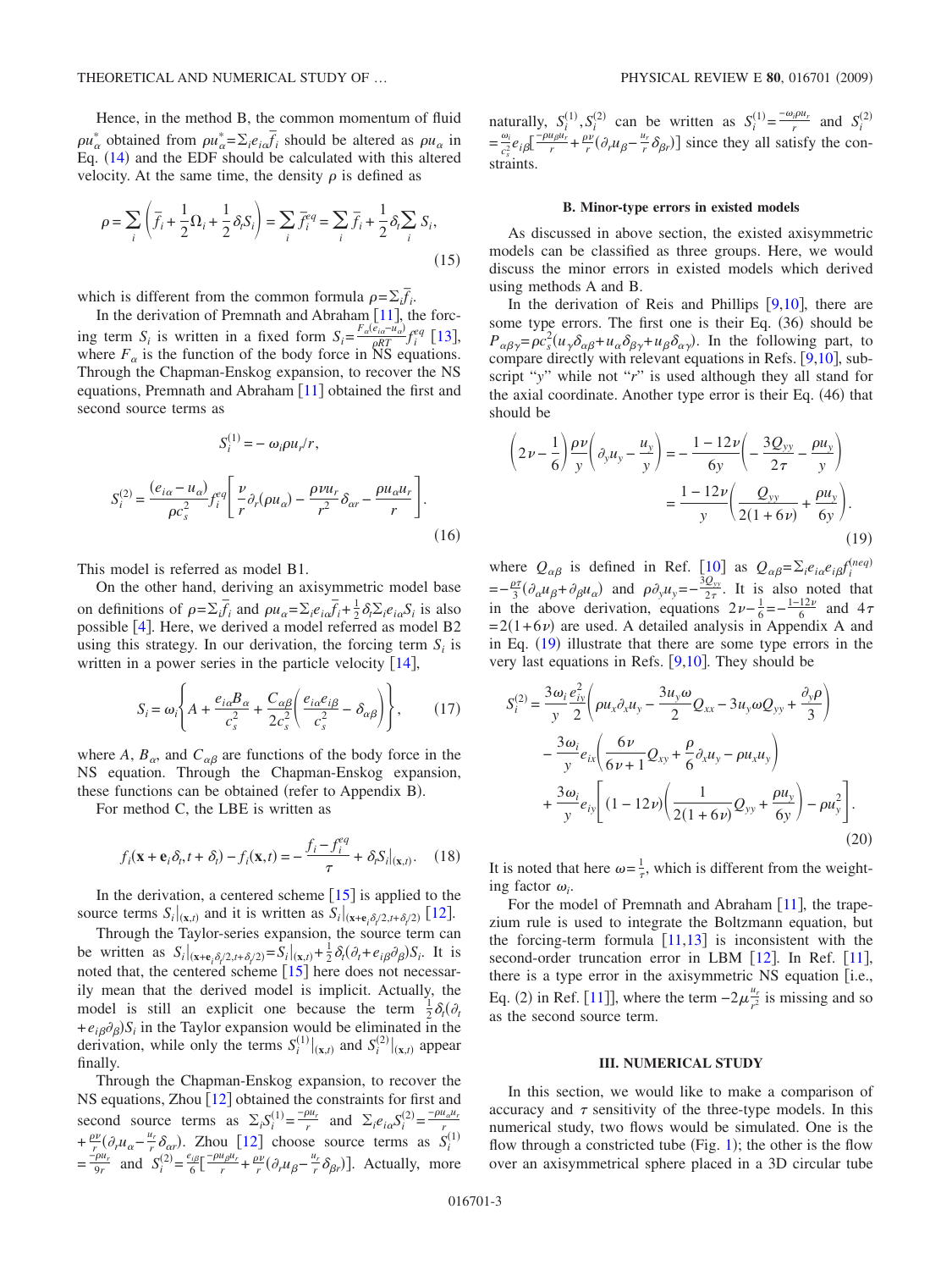<span id="page-3-0"></span>

FIG. 1. Geometry of constricted tubes.

(Fig. [5](#page-5-0)). These flows are applicable to test the accuracy of the models because not only  $u_x$  but also  $u_x$  is important in the vicinity of the constrictions.

For the first flow, the geometry of the constrictions is described by the cosine curve, which is shown in Fig. [1.](#page-3-0) If  $r_0$ is the radius of the nonstenotic part of the pipe, the radius of the stenose  $r(x)$  is described as

$$
r(x) = r_0 - \beta r_0 \{ 1 + \cos[\pi x / S_0] \} / 2 \quad (-S_0 < x < S_0),
$$

where  $r_0 = D/2$ ,  $\beta = 50\%$  is the severity of stenose, and the axial length of the stenose is  $2S_0$ . To make the flow fully developed and save grid nodes, the upstream (inlet) and downstream (outlet) boundaries are at  $S_1 = -3D$  and  $S_2 = 8D$ as illustrated in Fig. [1.](#page-3-0)

As we know, there are three popular curved-wall boundary treatments: the nonequilibrium-extrapolation Guo's method) [[16](#page-6-15)], the momentum transfer (Bouzidi's method) [[18](#page-6-16)], and the bounce-back-extrapolation method (Yu's method) [[17](#page-6-18)]. In our simulations, all these boundary methods were applied to see the effect of different boundary conditions.

For the inlet/outlet boundary conditions, the pressure or velocity boundary-condition treatment  $\lceil 20 \rceil$  $\lceil 20 \rceil$  $\lceil 20 \rceil$  was adopted for its simplicity. At the inlet boundary, a fully developed parabolic velocity profile is specified. In the outlet boundary, the outlet pressure was specified and  $\partial$ **u**/ $\partial$ *x*=0 was also imposed  $[21]$  $[21]$  $[21]$ . The gradient terms contained in the source terms are evaluated by the second-order central difference method.

For the axisymmetric boundary conditions, the slip wall boundary condition was used  $[8]$  $[8]$  $[8]$ . The source terms on these lattice nodes are not necessary to be known. Hence, the singularity problem is avoided.

In all of our simulations, Reynolds number defined as  $Re=U_0D/v$ , where  $U_0$  is the central value of the inlet parabolic velocity. The zero velocities are initialized everywhere. In defining the steady state, our criterion is

$$
\eta = \sum_{i,j} \frac{\|\mathbf{u}(x_i, r_j, t + \delta_t) - \mathbf{u}(x_i, r_j, t)\|}{\|\mathbf{u}(x_i, r_j, t + \delta_t)\|} < 10^{-6},
$$

where the summation is over the entire system.

For the first flow, all models (models A, B1, B2, and C) with different boundary-condition treatments  $[16–18]$  $[16–18]$  $[16–18]$  $[16–18]$  are used to simulate the same case with  $S_0 = D$ , Re= 10. In the simulation, first a uniform grid with  $N_r \times N_r = 441 \times 22$  ( $N_r$  is the lattice nodes in radial direction) was used. The nonstenotic radius is represented by 21 lattice nodes and  $N_r$  includes one extra layer beyond the wall boundary. One of the results obtained by model C with  $\tau = 0.8$  and Yu's wall boundary condition  $\lceil 17 \rceil$  $\lceil 17 \rceil$  $\lceil 17 \rceil$  was illustrated in Fig. [2.](#page-3-1) In the figure, the velocity profiles in positions *x*= 0, 0.5*D*, *D*, and 2*D* are compared with those of the finite-volume method (FVM). Both the axial and radial velocity components obtained from the LBM agree well with those of the FVM. Notice, here the results obtained by the FVM are regarded as accurate results because a very fine grid (i.e.,  $1321 \times 61$ ) is used in FVM simulations. It is found that all models are able to give accurate results which looks like Fig. [2.](#page-3-1)

In the following section, we would discuss the accuracy issue of these models. Here, a variable *E* is defined to measure the discrepancies between the velocities obtained from LBM and FVM,

<span id="page-3-1"></span>

FIG. 2. Velocity profiles in different position in case of Re= 10. In the LB simulation, model C is applied with the Yu's boundary-condition treatment [[17](#page-6-18)] and  $\tau = 0.8$ .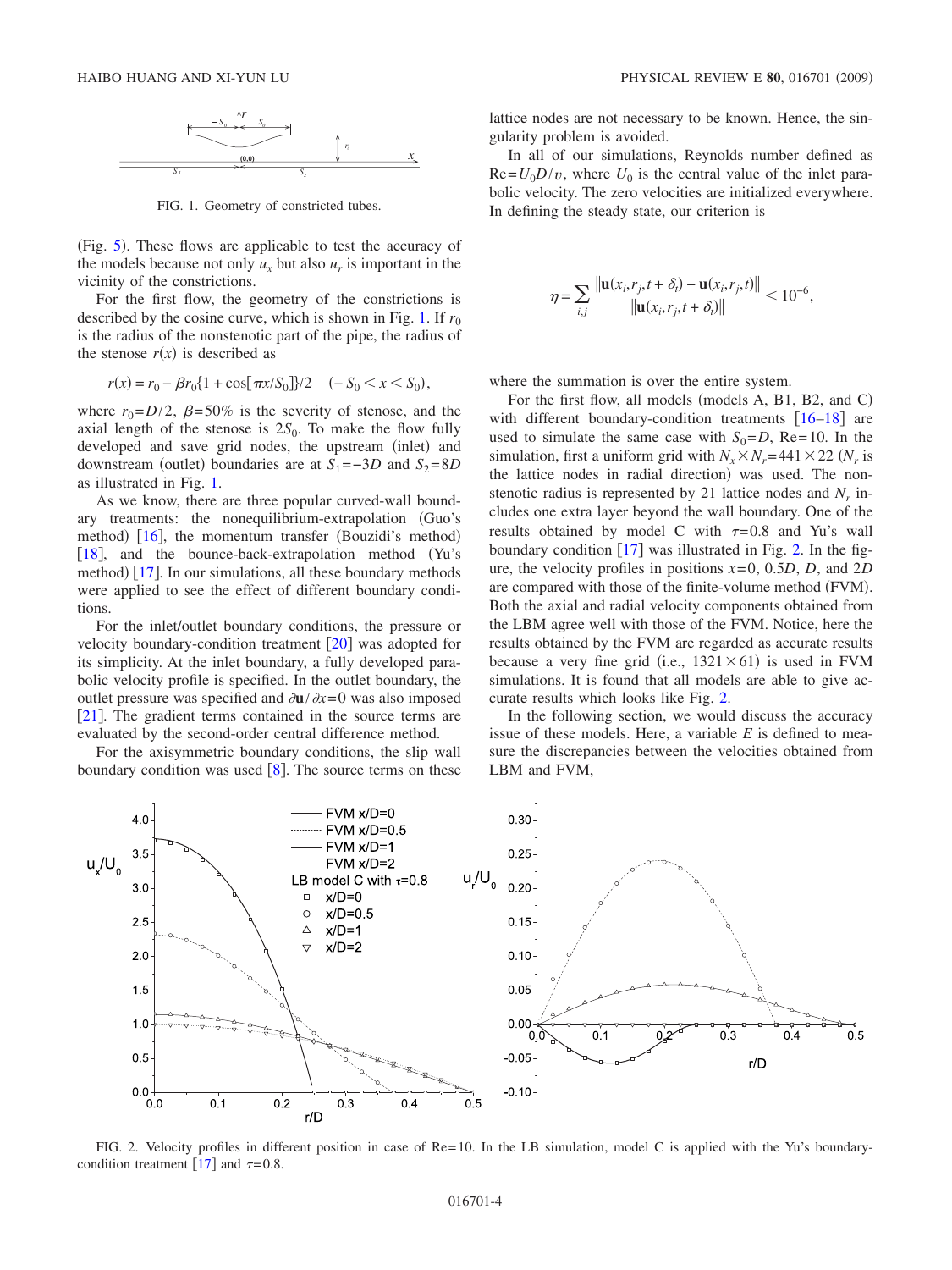<span id="page-4-1"></span>

FIG. 3. The error as a function of the relaxation time  $\tau$ , the case of Re= 10 was simulated using models A, B1, B2, and C with mesh  $441 \times 22$ . Guo's method was applied for the wall boundary treatment.

$$
E = \frac{\sum_{i,j} |u_x(x_i, r_j) - u_{ax}(x_i, r_j)|}{\sum_{i,j} |u_{ax}(x_i, r_j)|},
$$
\n(21)

<span id="page-4-0"></span>where  $u_x(x_i, r_j)$  is the axial velocity on the discrete lattice point  $(x_i, r_j)$  and  $u_{ax}(x_i, r_j)$  is the accurate axial velocity obtained through the FVM. The summation in Eq.  $(21)$  $(21)$  $(21)$  is only over the total 46 lattice nodes in positions *x*= 0, 0.5*D*, *D*, and  $2D$  $2D$  (refer to the left graph of Fig. 2). Here, the case was simulated using the four models with different relaxation time. The error  $[i.e., Eq. (21)]$  $[i.e., Eq. (21)]$  $[i.e., Eq. (21)]$  as a function of the relaxation time is illustrated in Fig. [3.](#page-4-1) It is found that the errors are all very small and the error trends of all models are similar.

Guo's, Yu's, and Bouzidi's curved-wall boundary treatments are all found on the second-order accuracy in space [[16](#page-6-15)[–18](#page-6-16)]. Here, the spatial accuracy for the axisymmetric-flow simulations was studied. Figure [4](#page-4-2) illustrates the numerical error  $[Eq. (21)]$  $[Eq. (21)]$  $[Eq. (21)]$  as a function of lattice nodes in tube's radius  $N_r$  when model A is used to simulate the case. We can see that all the spatial accuracy is around the second order. In our simulations when finer meshes or the  $\tau$  changes, the  $U_0$ can be changed so as to make simulated Reynolds number fixed because  $\text{Re} = 2U_0N_r\delta_x/ [c_s^2 \delta_t(\tau - 0.5)]$ . It is also found when applying models B1, B2, and C, the spatial accuracies of these boundary treatments are all consistent with the LBM (second-order accuracy).

Then, we would like to compare which model is more stable. The "stable" in the paper means that the model's computational stability is not sensitive to  $\tau$ . As we know, when  $\tau$ is close to 0.5, the numerical instability may appear. In our study, how stable a LB model is demonstrated by the minimum  $\tau$  value at which the numerical instability does not appear. The  $\tau$  sensitivity may be dependent on the model as well as the boundary conditions and flow. To evaluate the effect of the boundary conditions and flow, in the following studies, all boundary conditions and the two different flows were used.

Although it is hard to find out the exact  $\tau_{\min}$  numerically, here we obtained  $\tau_{\text{min}}$  with an accuracy of  $\pm 0.005$  since we tried to find the  $\tau_{\text{min}}$  from  $\tau = 1.0$  with a decreasing step size of 0.005. The  $\tau_{\text{min}}$  values of these models are listed in Table [I.](#page-5-1) From Table [I,](#page-5-1) we can see that even  $\tau_{\text{min}}$  = 0.52, the computation of model C is still stable when Yu's  $[17]$  $[17]$  $[17]$  or Guo's  $[16]$  $[16]$  $[16]$ boundary condition is applied. Compared with Yu's and Guo's method, Bouzidi's method slightly makes the computations of models B1, B2, and C less stable. It is found that for any boundary treatment,  $\tau_{\text{min}}$  of model C [[12](#page-6-5)] is the smallest one. It seems that Zhou's model  $\lceil 12 \rceil$  $\lceil 12 \rceil$  $\lceil 12 \rceil$  is the most stable one among these four models.

Form Table [I,](#page-5-1) it is also found that model B2 is more stable than model B1. As the main difference between these two models is the density definition, for model B1,  $\rho = \sum_i \vec{f_i}$  $+\frac{1}{2}\delta_t\Sigma_iS_i$  while in model B2,  $\rho = \Sigma_i\bar{f}_i$ ; it seems a usual defi-

<span id="page-4-2"></span>

FIG. 4. The error as a function of the tube's radius  $N_r$ , when model A is used to simulate the case of Re= 10. (a) Yu's [[17](#page-6-18)] curved-wall boundary treatment was applied but  $\tau = 0.65$ , 1.0, and 1.2, respectively. (b) Yu's [[17](#page-6-18)], Guo's [[16](#page-6-15)], and Bouzidi's [[18](#page-6-16)] curved-wall boundary treatments were applied, respectively, with  $\tau=1$ .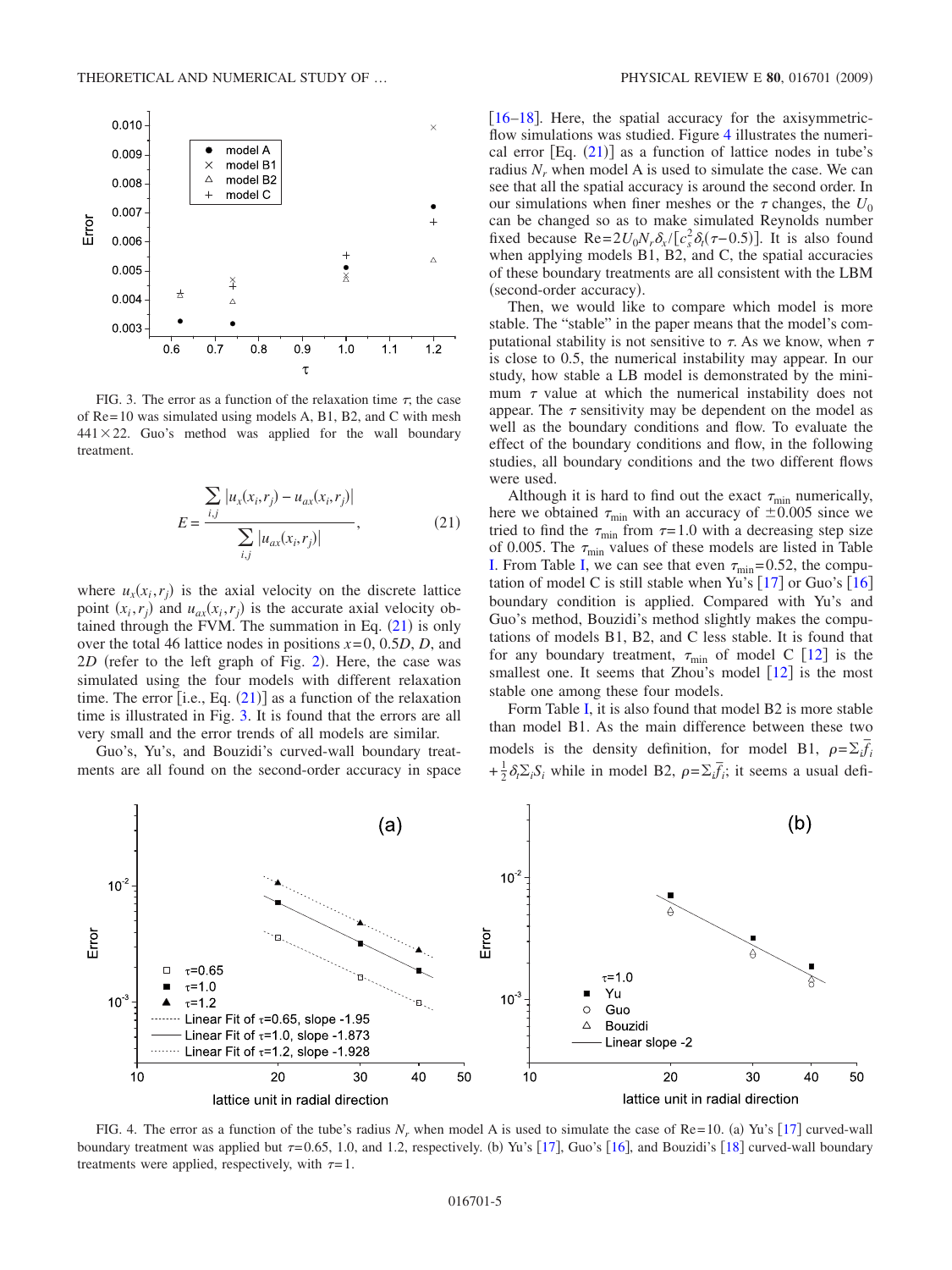TABLE I.  $\tau_{\text{min}}$ 's for the four models when the flow through a constricted tube was simulated with mesh  $441 \times 22$ .

<span id="page-5-1"></span>

|                                                                  | Model $A^a$ | Model $B1^b$ | Model B <sub>2</sub> | Model $C^c$ |
|------------------------------------------------------------------|-------------|--------------|----------------------|-------------|
| $Yu^d$                                                           | 0.615       | 0.625        | 0.535                | 0.515       |
| Guo <sup>e</sup>                                                 | 0.615       | 0.625        | 0.535                | 0.515       |
| <b>Bouzidi</b> f                                                 | 0.615       | 0.645        | 0.555                | 0.555       |
| $^{\overline{a}}$ Reference [7].<br>${}^{\rm b}$ Reference [11]. |             |              |                      |             |
| ${}^{\rm c}$ Reference [12].<br>${}^d$ Reference [17]            |             |              |                      |             |

<sup>u</sup>Reference [[17](#page-6-18)].<br><sup>e</sup>Reference [16]  $e^{\text{e}}$ Reference [[16](#page-6-15)].

 ${}^{f}$ Reference [[18](#page-6-16)].

nition on the density of fluid without being directly relevant to source terms may make a LB model more stable.

It is also found that when  $881 \times 42$  mesh is used for the same flow, the measured  $\tau_{\text{min}}$ 's are almost identical to those in Table [I](#page-5-1) which are obtained by using mesh  $441 \times 22$ . The mesh size seems not to affect the  $\tau$  sensitivity.

To further compare which model is more stable in terms of  $\tau$  sensitivity, here another flow over an axisymmetrical sphere placed in a 3D circular tube is also studied. In our numerical study, the flow field is assumed axisymmetric. The geometry of the ball and circular tube is illustrated in Fig. [5.](#page-5-0) The diameter and length of the tube are *D* and *L*= 10*D*, respectively, while the diameter of the ball is *D*/2. In all our LBM simulations, a uniform grid with  $N_x \times N_r = 601 \times 32$ was used. In the following studies, only the case of Re  $= 100$  is simulated.

In Fig. [6,](#page-5-2) it is found that the axial velocity profiles obtained from the LBM agree well with those obtained by the FVM. The LBM result is obtained from model A with the Yu's boundary condition and  $\tau = 0.61$ . All the models with the three boundary conditions are able to give accurate results as Fig. [6.](#page-5-2)

The measured  $\tau_{\min}$  values which have an accuracy of  $\pm 0.005$  are listed in Table [II.](#page-5-3) From Table [II,](#page-5-3) we can see that this time the  $\tau_{\text{min}}$ 's of each model are almost independent on the boundary conditions. Again, it is found that no matter what the three boundary conditions was applied,  $\tau_{\text{min}}$  of model C  $\lceil 12 \rceil$  $\lceil 12 \rceil$  $\lceil 12 \rceil$  is the smallest one.

It is noted that most partial derivatives in the source term are also able to be evaluated by the second moments of the nonequilibrium distribution functions  $[7,9,10,21]$  $[7,9,10,21]$  $[7,9,10,21]$  $[7,9,10,21]$  $[7,9,10,21]$  $[7,9,10,21]$ . If this evaluation method is applied,  $\partial_{x}u_{x}$  still has to be evaluated by the finite difference  $[7,9,10,21]$  $[7,9,10,21]$  $[7,9,10,21]$  $[7,9,10,21]$  $[7,9,10,21]$  $[7,9,10,21]$ . Our numerical tests show that  $\tau_{\min}$ 's obtained through this evaluation method are identical as those obtained through the second-order central finite

<span id="page-5-0"></span>

FIG. 5. Geometry of the flow over an axisymmetrical sphere placed in a 3D circular tube.

<span id="page-5-2"></span>

FIG. 6. Velocity profiles in different position for flows over an axisymmetrical sphere placed in a 3D circular tube with Re= 100, mesh 601 $\times$ 32, and  $\tau$ =0.61. Yu's curved-wall boundary treatment was applied.

difference. These two evaluation methods have no significant influences on the numerical stability in terms of  $\tau$  sensitivity.

Furthermore, our numerical tests show that the source term chosen as that in Refs.  $[9,10]$  $[9,10]$  $[9,10]$  $[9,10]$  or in Ref.  $[7]$  $[7]$  $[7]$ , which is illustrated in Appendix A, makes no difference in terms of  $\tau$ sensitivity.

### **IV. CONCLUSION**

Through theoretical and numerical analyses of three-type axisymmetric lattice Boltzmann D2Q9 models, it is found that all these models are able to mimic the 2D Navier-Stokes equation in the cylindrical coordinates accurately. However, as a centered scheme is applied to the source terms, the derivation procedure of method  $C$  [[12](#page-6-5)] seems the simplest one. Applying a centered scheme to the source terms may make the derivation of the forcing term in the LBM simple. At the same time, in terms of sensitivity to  $\tau$ , the model of Zhou  $[12]$  $[12]$  $[12]$  is the most stable model. It is also found that if the density of fluid is defined in its usual way and not directly relevant to source terms, the lattice Boltzmann model seems more stable.

<span id="page-5-3"></span>TABLE II.  $\tau_{\text{min}}$ 's of the four models when the flow over an axisymmetrical sphere placed in a 3D circular tube was simulated with mesh  $661\times32$ .

|                      | Model $A^a$ | Model $B1^b$ | Model B <sub>2</sub> | Model $C^c$ |
|----------------------|-------------|--------------|----------------------|-------------|
| Yu <sup>d</sup>      | 0.605       | 0.615        | 0.535                | 0.515       |
| Guo <sup>e</sup>     | 0.605       | 0.625        | 0.535                | 0.515       |
| Bouzidi <sup>f</sup> | 0.605       | 0.625        | 0.535                | 0.515       |

 $\frac{a}{b}$ Reference [[7](#page-6-6)].

 $b$ Reference [[11](#page-6-10)].

 ${}^{\text{c}}$ Reference [[12](#page-6-5)].

 ${}^{d}$ Reference [[17](#page-6-18)].

 $e^{\text{e}}$ Reference [[16](#page-6-15)].

 $^{\text{I}}$ Reference [[18](#page-6-16)].